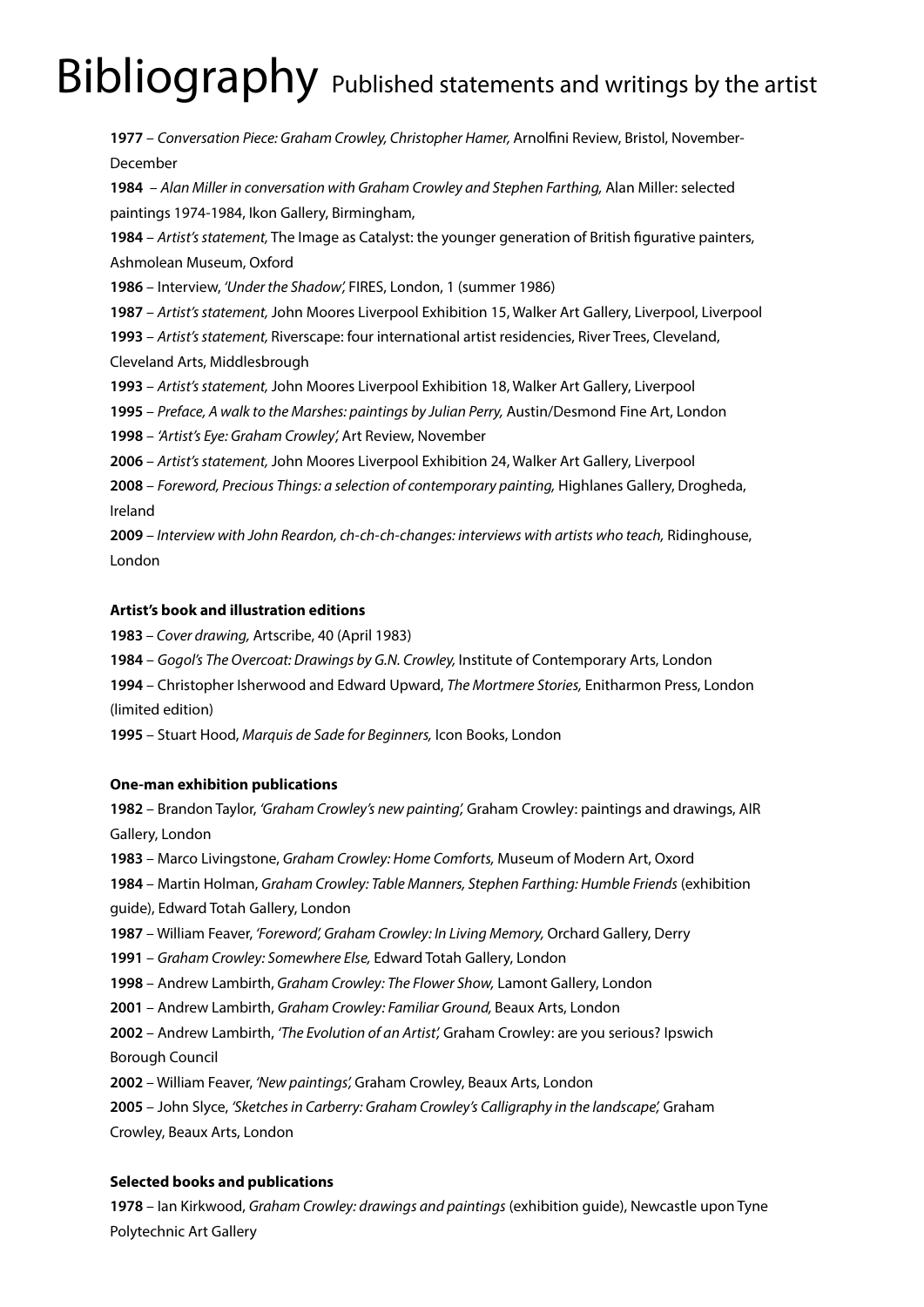**1984** – Robert Ayers, *Playing Live* (exhibition catalogue), The Loseby Gallery, Leicester

**1984** – Marco Livingstone, *'Graham Crowley', The Proper Study: Contemporary figurative paintings from Britain* (exhibition catalogue), British Council, London

**1987** – Sheena Wagstaff (ed.) *Comic Iconoclasm* (exhibition catalogue), Institute of Contemporary Arts, London **1987** – Brandon Taylor, *'Critical Realism', Critical Realism: Britain in the 1980s* (exhibition catalogue), Nottingham Castle Museum

**1988** – Teresa Gleadowe and Kim Winter (eds.) *Cried and Whispers: new works for the British Council collection,* British Council, London

**1988** – Tony Godfrey, *Figuring out the 80s* (exhibition catalogue), Laing Art Gallery, Newcastle upon Tyne

**1988** – Edward Lucie-Smith, Carolyn Cohen and Judith Higgins, *The New British Painting,* Phaidon Press, Oxford

**1989** – Marco Livingstone, *British figurative painters of the '80s I,* Kyoto Shoin International, Kyoto, Japan

**1990** – Marco Livingstone, *Pop Art: a continuing history,* Thames and Hudson, London

**1999** – Jane Sellars, *The Flower Show: flowers in art and the 20th century* (exhibition catalogue), Harewood Visual Arts, Leeds

**2000** – Andrew Lambirth, *Order and Event: Landscape Now* (exhibition guide), Michael Richardson Contemporary Art/Art Space Gallery, London

**2006** – Sara White Wilson, *'Table Manners: Graham Crowley' in Stephen Farthing* (ed.) 1001 Paintings you must see before you die, Cassell, London

### **Selected articles and reviews**

(London is place of publication unless stated otherwise)

'Gallery guide', Observer, 3 June 1979

William Feaver, *'The Seal of Approval',* Observer, 15 July 1979

Christine Newton, *'Modern Art: New Problems, The educational programme at MOMA',* Oxford Art Journal, 3 (October 1979)

William Feaver, *'The Liverpool lottery',* Observer, 30 November 1980

William Feaver, *'81 for the road',* Observer, 12 April 1981

Richard Cork, *'Inter-city dreamworld',* Evening Standard, 1 October 1981

William Feaver, *'Evasive tactics',* Observer, 7 February 1982

John McEwen, *'Dibbets, Crowley',* Art in America, New York, summer 1982

John Roberts, *'Graham Crowley, AIR Gallery, London',* Aspects, 19 (summer 1982)

William Feaver, *'Peep-shows from Paris',* Observer, 12 December 1982

Richard Cork, *'Bird cure at the Brompton',* Evening Standard, 17 February 1983

Paul V. Kopeček, *'Tolly Cobbold-Eastern Arts',* Aspects, 23 (summer 1983)

Marina Vaizey, *'Picking up the pieces',* Sunday Times, 12 June 1983

Waldemar Januszczak, *'A nasty shock for the still-life',* Guardian, 10 June 1983

William Feaver, *'Boom and bust',* Observer, 12 June 1983

Robert Ayers, *'Graham Crowley',* Artscribe, 40 (April 1983)

John McEwen, *'Influenced',* Spectator, 30 July 1983

John McEwen, *'A brush with the young masters',* Sunday Times Magazine, 23 October 1983

Robert Ayers, *'"As of Now" at the Walker Art Gallery…'* Artscribe, 45 (February-April 1984)

William Feaver, *'One True Faith',* Observer, 22 July 1984

Nigel Pillitt, *'Graham Crowley: Nightlife',* City Limits, 22 July 1984

Tony Godfrey, *'Graham Crowley and Stephen Farthing',* Art Monthly, November 1984

Adrian Lewis, *'Graham Crowley and Stephen Farthing at Edward Totah',* Artscribe, 49 (November-December 1984)

E.H., *'Graham Crowley, Totah-Stelling',* ARTnews, New York, summer 1986

William Feaver, *'Mutation in the meadow',* Observer, 1 February 1987

William Feaver, *'Comic-strip heroes',* Observer, 19th July 1987